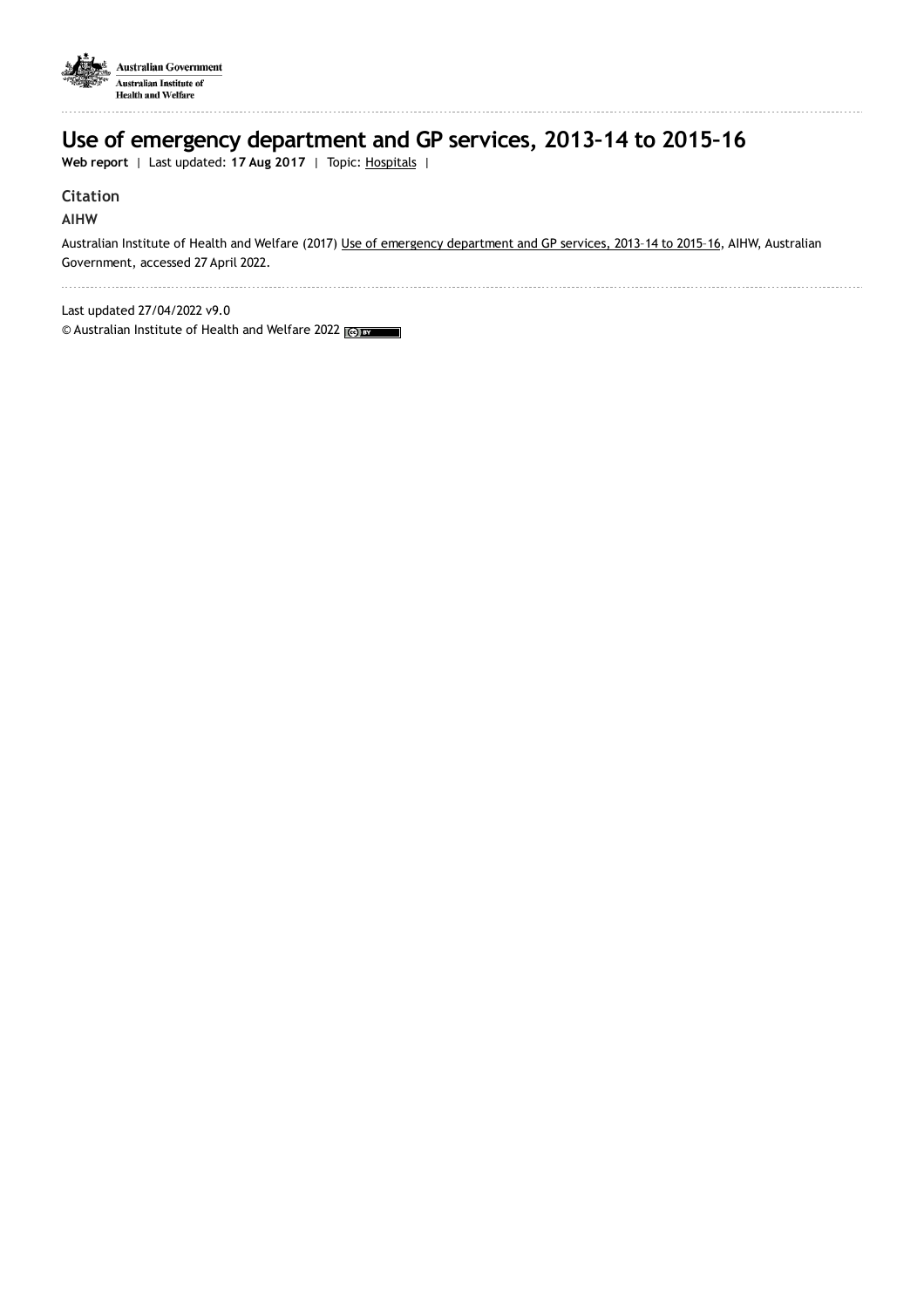

.........................

## **About**

This report presents information on in-hours and after-hours emergency department (ED) presentations and General Practitioner (GP) attendances. Maps show results side by side for Australian capital cities.

This report was first published on the MyHealthyCommunities website.

**Cat. no:** HPF 39

- [Infographic](https://www.aihw.gov.au/reports/hospitals/use-emergency-department-gp-services-2015-16/related-material)
- [Data](https://www.aihw.gov.au/reports/hospitals/use-emergency-department-gp-services-2015-16/data)

Last updated 27/04/2022 v2.0 © Australian Institute of Health and Welfare 2022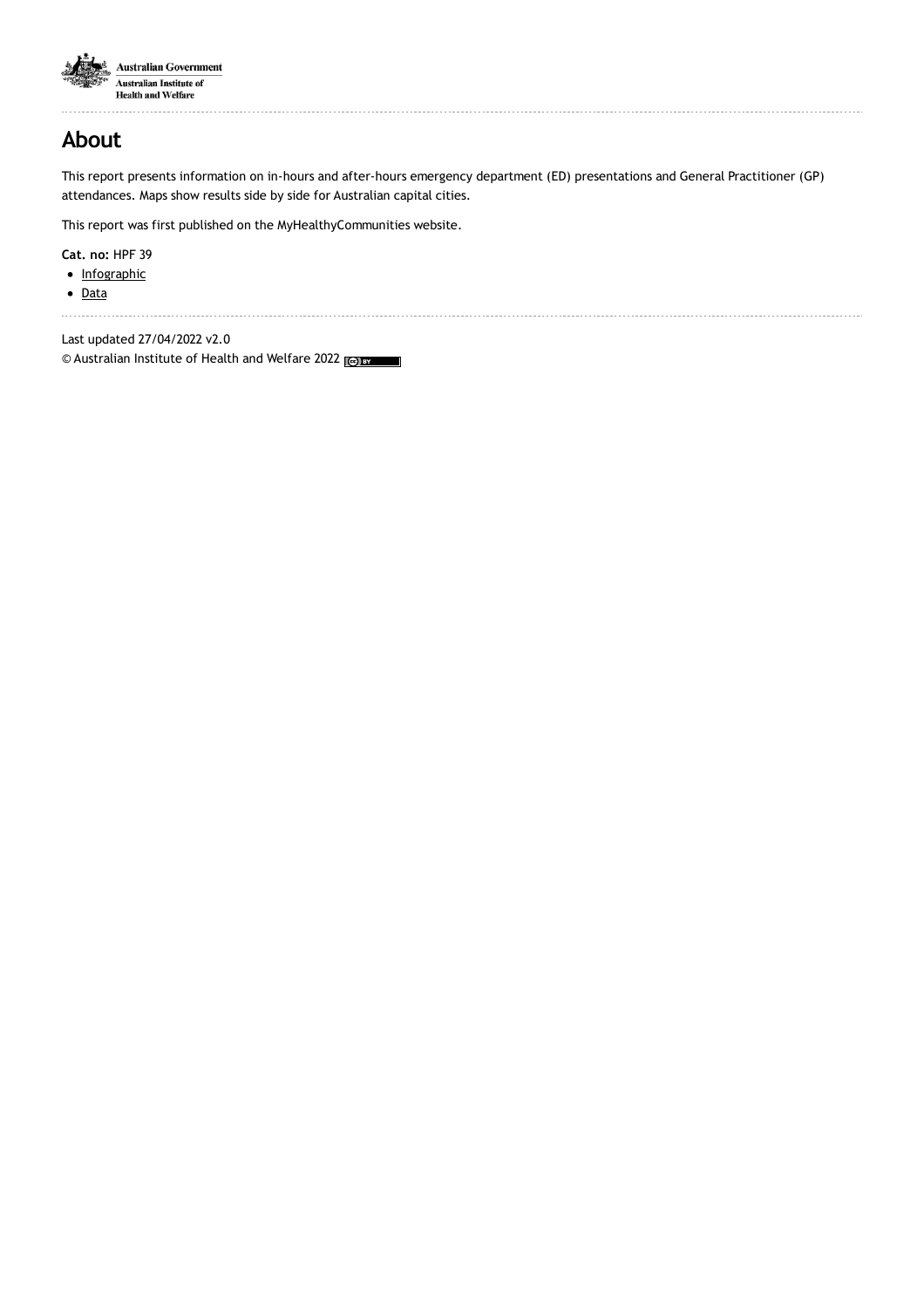

# **Summary**

Ensuring health care is available when people need it and that they are treated in the setting most appropriate for their health complaint, is key to maintaining effective service use across the health system.

Sometimes people seek health care from a general practitioner (GP), while other times they seek care at an emergency department (ED). A range of factors influence the choices of patients in seeking care, including the perceived severity of their illness, overall level of health, attitudes towards health and available health resources.

This update presents new information on ED and GP attendances. Both types of attendances are classified as either 'in-hours' or 'afterhours'. Time of day is considered separately, as it may influence a person's choice to use a particular health service. It is also known that access to after-hours GP services varies across Australia.

Presenting results within the same geographical areas can help illustrate usage patterns and variation in ED and GP attendances. [Maps](https://www.aihw.gov.au/reports/hospitals/use-of-emergency-department-and-gp-services-in-201/contents/maps) are available for seven Australian capital cities. Side by side, these maps first show in-hours ED and GP attendances, followed by after-hours ED and GP attendances.

While the maps focus on capital cities, results for Australia's 31 Primary Health Network (PHN) areas and, where representative, smaller geographic areas called Statistical Areas Level 3 (SA3s), are included in the datasheet for download. The datasheet associated with Medicare Benefits Schedule GP and specialist [attendances](https://www.aihw.gov.au/reports/health-welfare-expenditure/mbs-gp-and-specialist-attendances-2016-17) and expenditure in 2016–17 also contains relevant data for GP-related measures.

This information crosses the primary health care and hospital sectors. It is intended to assist local health planners in PHNs and Local Hospital Networks (LHNs) enhance collaboration and discussion about appropriate planning, coordination and delivery of health services in each area.

Results are best interpreted in the local context, considering health services available and the local population and their needs. The performance of hospitals, PHNs and LHNs is not measured and no assessment is made of whether patient needs are being appropriately met.

A full definition of all terms used is available in the respective [Technical](https://www.aihw.gov.au/reports/hospitals/use-of-emergency-department-and-gp-services-in-201/contents/technical-note) note. Please note [data](https://www.aihw.gov.au/reports/hospitals/use-emergency-department-gp-services-2015-16/data) for public hospitals in the Australian Capital Territory for 2015–16 were not available for publication.

Last updated 21/12/2020 v15.0 © Australian Institute of Health and Welfare 2022 (@) BY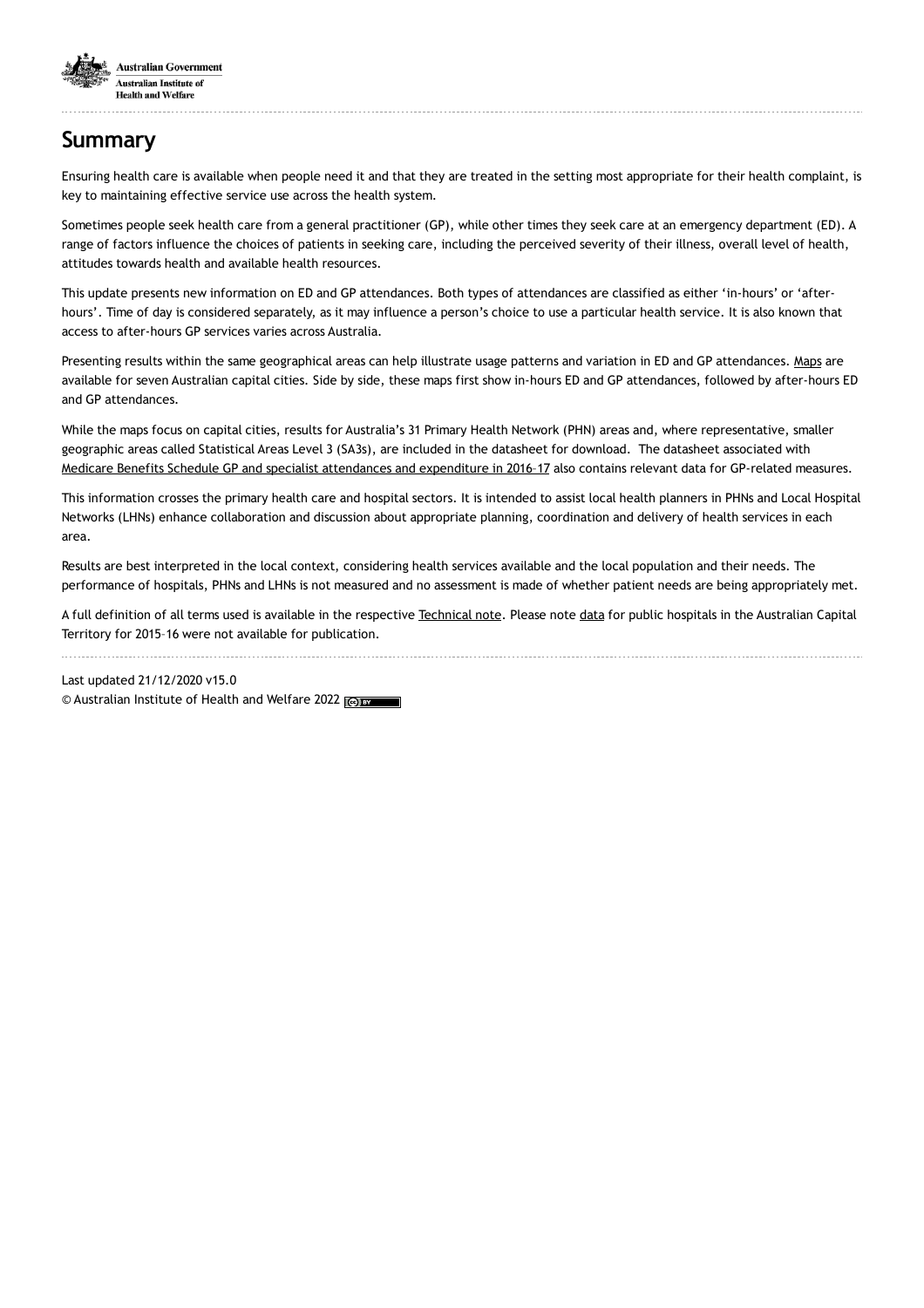

## **Maps**

For each of the capital cities listed below, a set of four maps are available, showing in-hours GP attendances, in-hours ED attendances, after-hours GP attendances and after-hours ED attendances. Please note data for public hospitals in the Australian Capital Territory for 2015–16 were not available for publication.

| <b>Adelaide</b>                                 |  |
|-------------------------------------------------|--|
| Resource                                        |  |
| Download Adelaide. Format: PDF 1.3Mb PDF 1.3Mb  |  |
| <b>Brisbane</b>                                 |  |
| Resource                                        |  |
| Download Brisbane. Format: PDF 3Mb PDF 3Mb      |  |
| Darwin                                          |  |
| Resource                                        |  |
| Download Darwin. Format: PDF 801Kb PDF 801Kb    |  |
| Hobart                                          |  |
| Resource                                        |  |
| Download Hobart. Format: PDF 1.9Mb PDF 1.9Mb    |  |
| Melbourne                                       |  |
| Resource                                        |  |
| Download Melbourne. Format: PDF 3.2Mb PDF 3.2Mb |  |
| Perth                                           |  |
| Resource                                        |  |
| Download Perth. Format: PDF 1.4Mb PDF 1.4Mb     |  |
| Sydney                                          |  |
| Resource                                        |  |
| Download Sydney. Format: PDF 3.8Mb PDF 3.8Mb    |  |
|                                                 |  |

Last updated 27/04/2022 v10.0 © Australian Institute of Health and Welfare 2022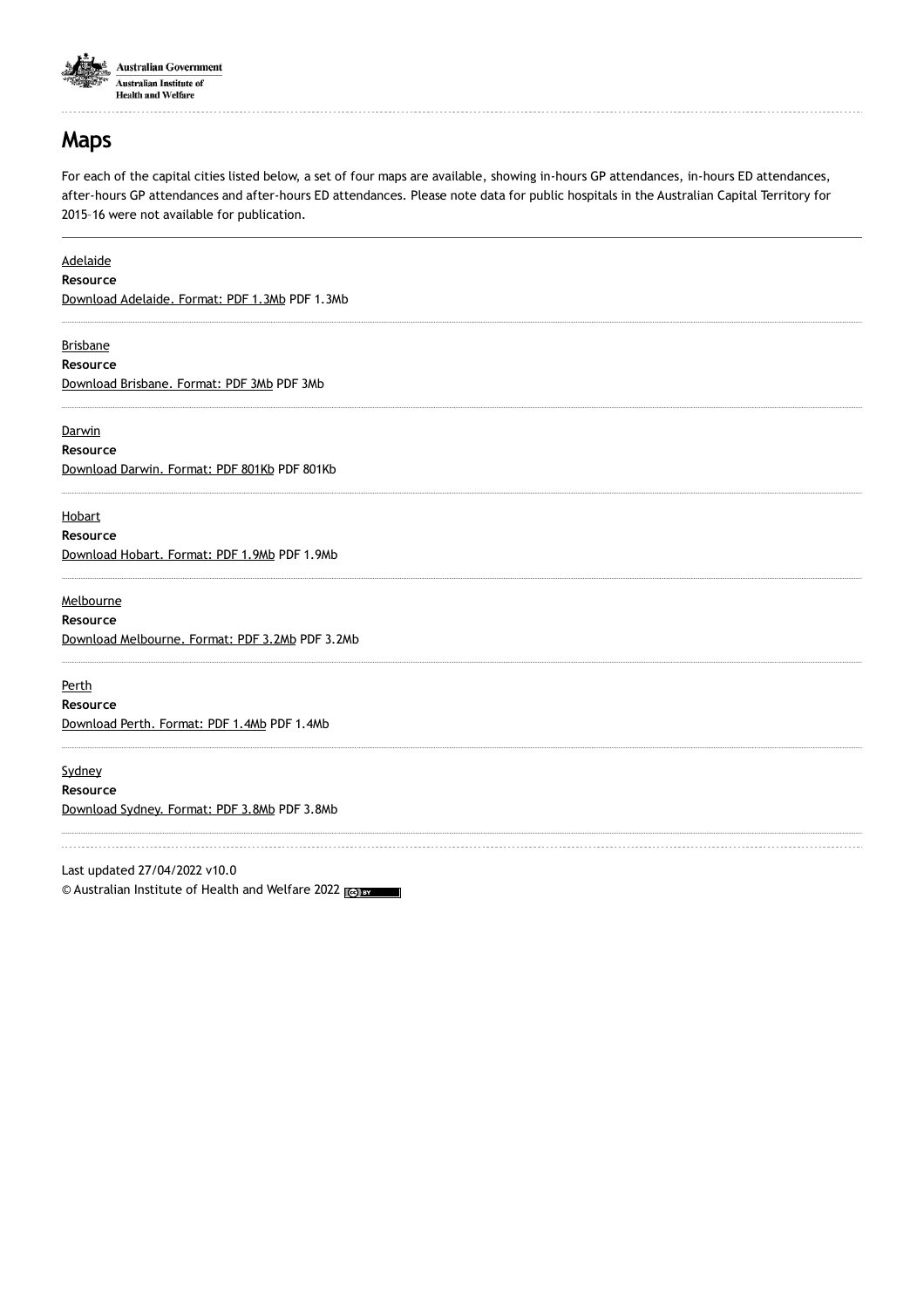

# **Technical note**

Technical note: Use of emergency [department](https://www.aihw.gov.au/getmedia/c04b4037-ffab-4d72-a24d-72b53f2075a3/aihw-mhc-hpf-39-EDGP-Technical-Note-August-2017.pdf.aspx) and GP services in 2015–16

#### **Resource**

Download Technical note: Use of emergency [department](https://www.aihw.gov.au/getmedia/c04b4037-ffab-4d72-a24d-72b53f2075a3/aihw-mhc-hpf-39-EDGP-Technical-Note-August-2017.pdf.aspx) and GP services in 2015–16. Format: PDF 165Kb PDF 165Kb

Last updated 27/04/2022 v2.0

© Australian Institute of Health and Welfare 2022 (@) BY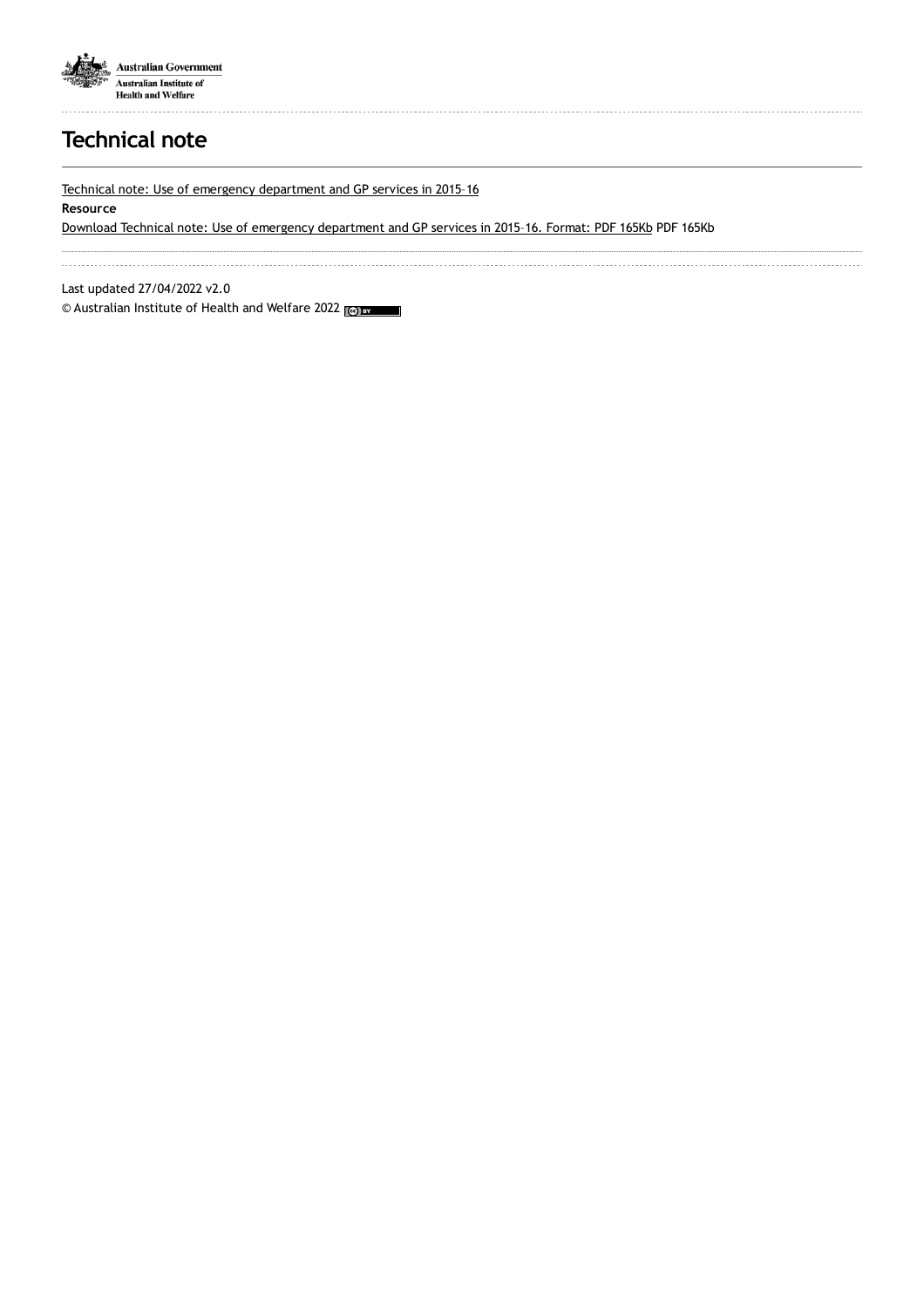

## **Notes**

This report was first published on the MyHealthyCommunities website.

For a full list of AIHW products that include data and results by small areas (for example, by Primary Health Network areas) see AIHW data by [geography.](https://www.aihw.gov.au/about-our-data/aihw-data-by-geography)

Last updated 19/08/2020 v5.0

© Australian Institute of Health and Welfare 2022 (@) BY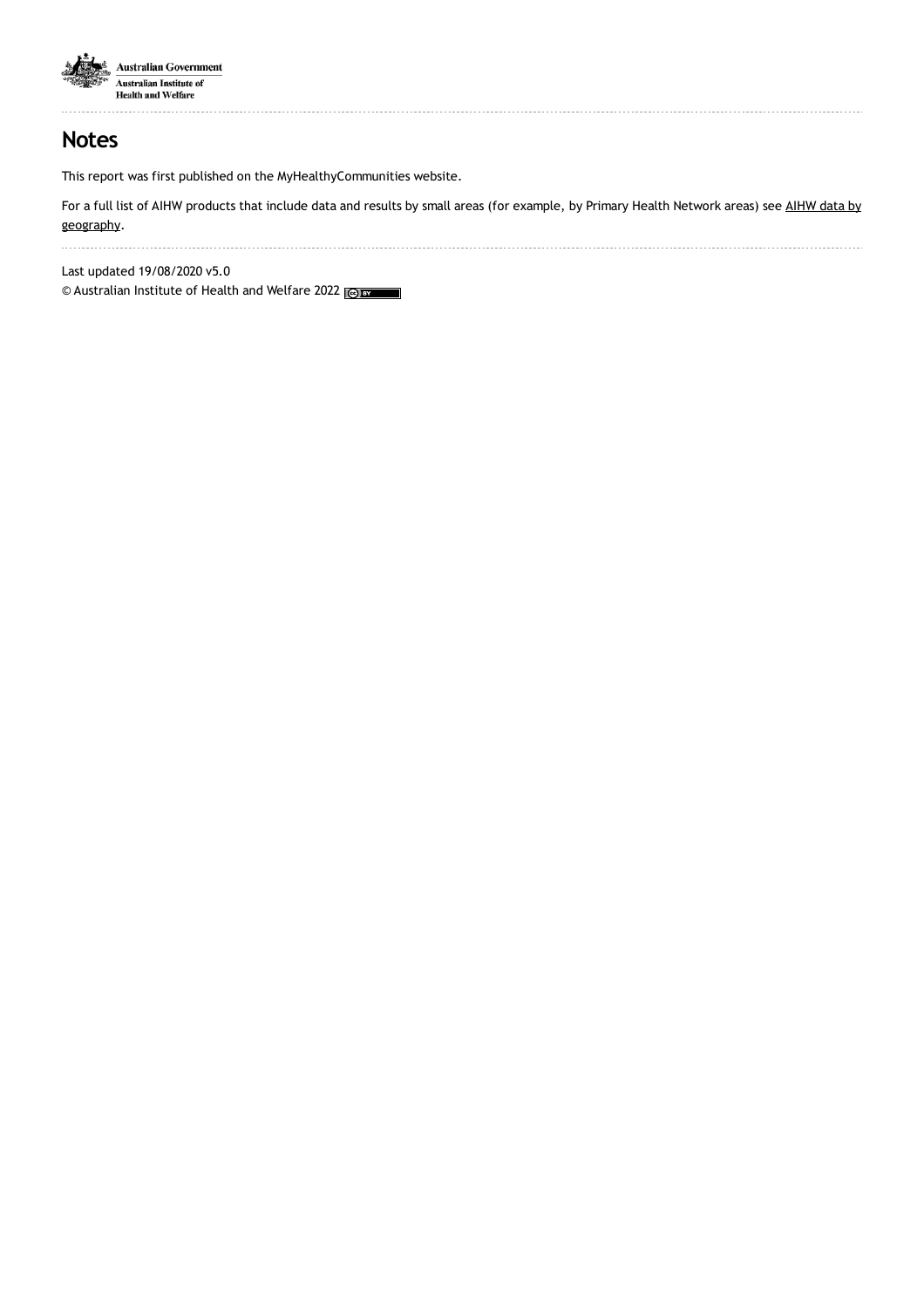

## **Data**

**Note:** (**17 Aug 2017**) Data for public hospitals in the Australian Capital Territory for 2015–16 were not available for publication.

Data tables: Use of emergency [department](https://www.aihw.gov.au/getmedia/e4a381c5-6296-4007-b978-306dac85bcf9/aihw-mhc-hpf-39-emergency-dept-use-datasheet-report-hc36.xlsx.aspx) and GP services, 2013–14 to 2015–16

**Data**

Download Data tables: Use of emergency [department](https://www.aihw.gov.au/getmedia/e4a381c5-6296-4007-b978-306dac85bcf9/aihw-mhc-hpf-39-emergency-dept-use-datasheet-report-hc36.xlsx.aspx) and GP services, 2013–14 to 2015–16. Format: XLSX 104Kb XLSX 104Kb

Healthy [community](https://www.aihw.gov.au/reports-data/indicators/healthy-community-indicators/national/all-australia/hospitals/hospitals) indicators: Hospitals

**Data**

Explore the data to get the latest health information for your Primary Health Network (PHN) area. [View](https://www.aihw.gov.au/reports-data/indicators/healthy-community-indicators/national/all-australia/hospitals/hospitals)

Last updated 16/11/2018 v2.0

© Australian Institute of Health and Welfare 2022